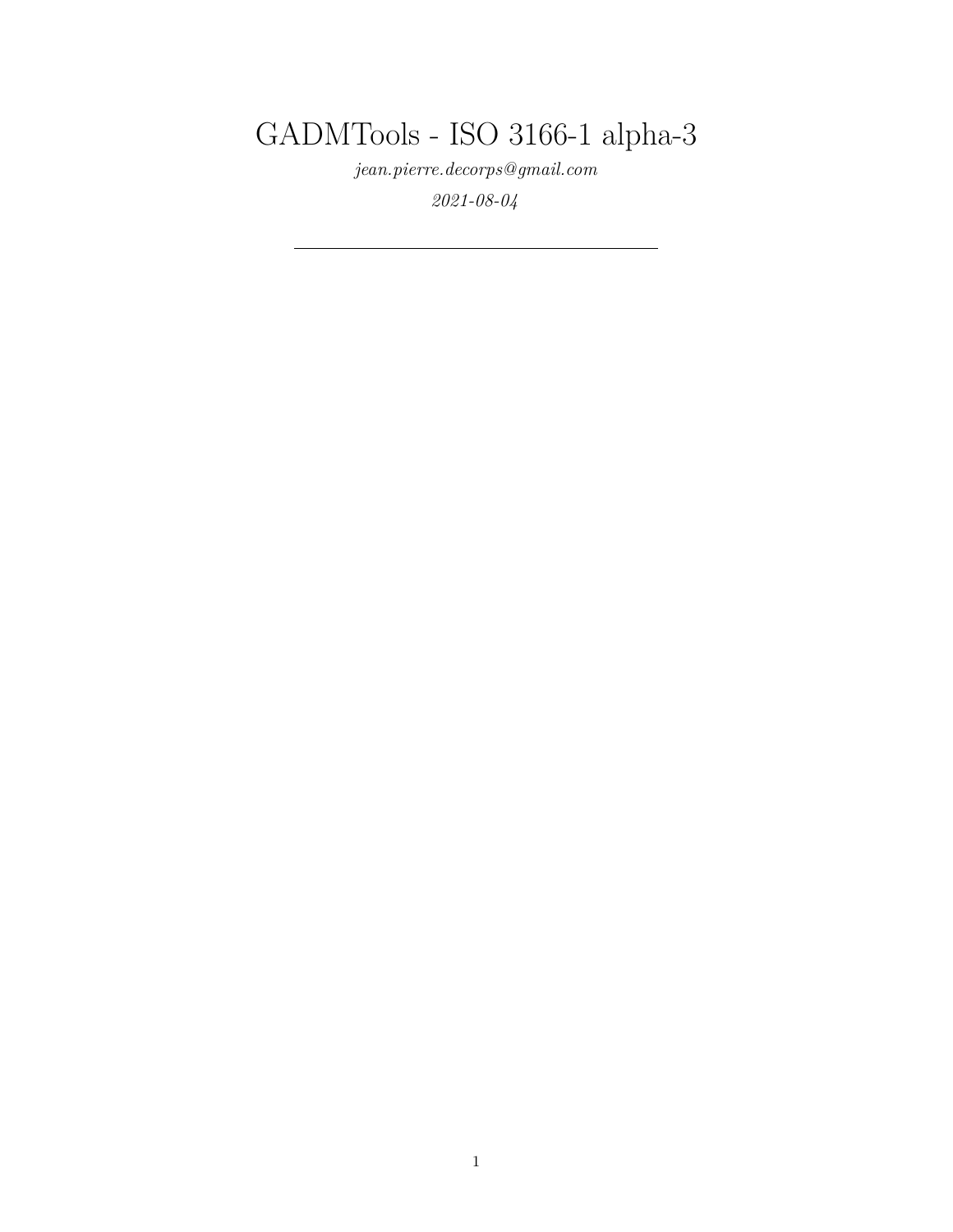| $\overline{\text{ID}}$  | LEVEL 0                          | LEVEL_1             | LEVEL 2                    | LEVEL_3        | LEVEL_4        | LEVEL 5 |
|-------------------------|----------------------------------|---------------------|----------------------------|----------------|----------------|---------|
| <b>ABW</b>              | Aruba                            |                     |                            |                |                |         |
| $\rm{AFG}$              | Afghanistan                      | Province            | District                   |                |                |         |
| AGO                     | Angola                           | Province            | Municpality City Council   | Commune        |                |         |
| AIA                     | Anguilla                         |                     |                            |                |                |         |
| ALA                     | Åland                            | Municipality        |                            |                |                |         |
| ALB                     | Albania                          | County              | District                   | Bashkia        |                |         |
| AND                     | Andorra                          | Parish              |                            |                |                |         |
| $\mathbf{ANT}$          |                                  |                     |                            |                |                |         |
| $\operatorname{ARE}$    | United Arab Emirates             | Emirate             | Municipal Region           | Municipality   |                |         |
| $\overline{\text{ARG}}$ | Argentina                        | Province            | Part                       |                |                |         |
| ARM                     | Armenia                          | Province            |                            |                |                |         |
| $\mathbf{ASM}$          | American Samoa                   | District            | County                     | Village        |                |         |
| <b>ATA</b>              | Antarctica                       |                     |                            |                |                |         |
| ${\rm ATF}$             | French Southern Territories      | District            |                            |                |                |         |
| $\operatorname{ATG}$    | Antigua and Barbuda              | Dependency          |                            |                |                |         |
| $\rm{AUS}$              | Australia                        | Territory           | Territory                  |                |                |         |
| <b>AUT</b>              | Austria                          | State               | Statutory City             | Municipality   |                |         |
| AZE                     | Azerbaijan                       | Region              | District                   |                |                |         |
| BDI                     | Burundi                          | Province            | Commune                    | Colline        | Sous Colline   |         |
| BEL                     | Belgium                          | Region              | Capital Region             | Arrondissement | Commune        |         |
| <b>BEN</b>              | Benin                            | Department          | Commonune                  |                |                |         |
| <b>BFA</b>              | Burkina Faso                     | Region              | Province                   | Department     |                |         |
| BGD                     | Bangladesh                       | Division            | Distict                    | Upazilla       | Union          |         |
| BGR                     | Bulgaria                         | Province            | Municipality               |                |                |         |
| BHR                     | Bahrain                          | Governorate         |                            |                |                |         |
| <b>BHS</b>              | Bahamas                          | District            |                            |                |                |         |
| $\overline{BH}$         | Bosnia and Herzegovina           | District            | $-?-$                      | Commune        |                |         |
| BLM                     | Saint-Barthélemy                 |                     |                            |                |                |         |
| <b>BLR</b>              | Belarus                          | Region              | District                   |                |                |         |
| BLZ                     | Belize                           | District            |                            |                |                |         |
| <b>BMU</b>              | Bermuda                          | Parish              |                            |                |                |         |
| <b>BOL</b>              | Bolivia                          | Department          | Province                   | Municipality   |                |         |
| <b>BRA</b>              | Brazil                           | State               | Municipality               | District       |                |         |
| $_{\rm BRB}$            | Barbados                         | Parish              |                            |                |                |         |
| <b>BRN</b>              | Brunei                           | District            | Mukim                      |                |                |         |
| BTN                     | Bhutan                           | District            | Village block              |                |                |         |
| <b>BVT</b>              | Bouvet Island                    |                     |                            |                |                |         |
| <b>BWA</b>              | Botswana                         | District            | Sub-district               |                |                |         |
| CAF                     | Central African Republic         | Prefecture          | Sub-prefecture             |                |                |         |
| CAN                     | Canada                           | Province            | Census Division            | Town           |                |         |
| CCK                     | Cocos Islands                    |                     |                            |                |                |         |
| $_{\rm CHE}$            | Switzerland                      | Canton              | District                   | Municipality   |                |         |
| CHL                     | Chile                            | Region              | Province                   | Municipality   |                |         |
| CHN                     | China                            | Province            | Prefecture City            | County City    |                |         |
| CIV                     | Côte d'Ivoire                    | Autonomous district | Autonomous district        | Department     | Sub-prefecture |         |
| CMR                     | Cameroon                         | Region              | Department                 | Arrondissement |                |         |
| $\overline{COD}$        | Democratic Republic of the Congo | Province            | Territory                  |                |                |         |
| COG                     | Republic of Congo                | Region              | District                   |                |                |         |
| COK                     | Cook Islands                     |                     |                            |                |                |         |
| COL                     | Colombia                         | Commissiary         | Corregimiento Departamento |                |                |         |
| $\overline{\text{COM}}$ | Comoros                          | Autonomous Island   |                            |                |                |         |
| <b>CPV</b>              | Cape Verde                       | County              |                            |                |                |         |
| CRI                     | Costa Rica                       | Province            | $\operatorname{Canton}$    |                |                |         |
| CUB                     | Cuba                             | Province            | Municipality               |                |                |         |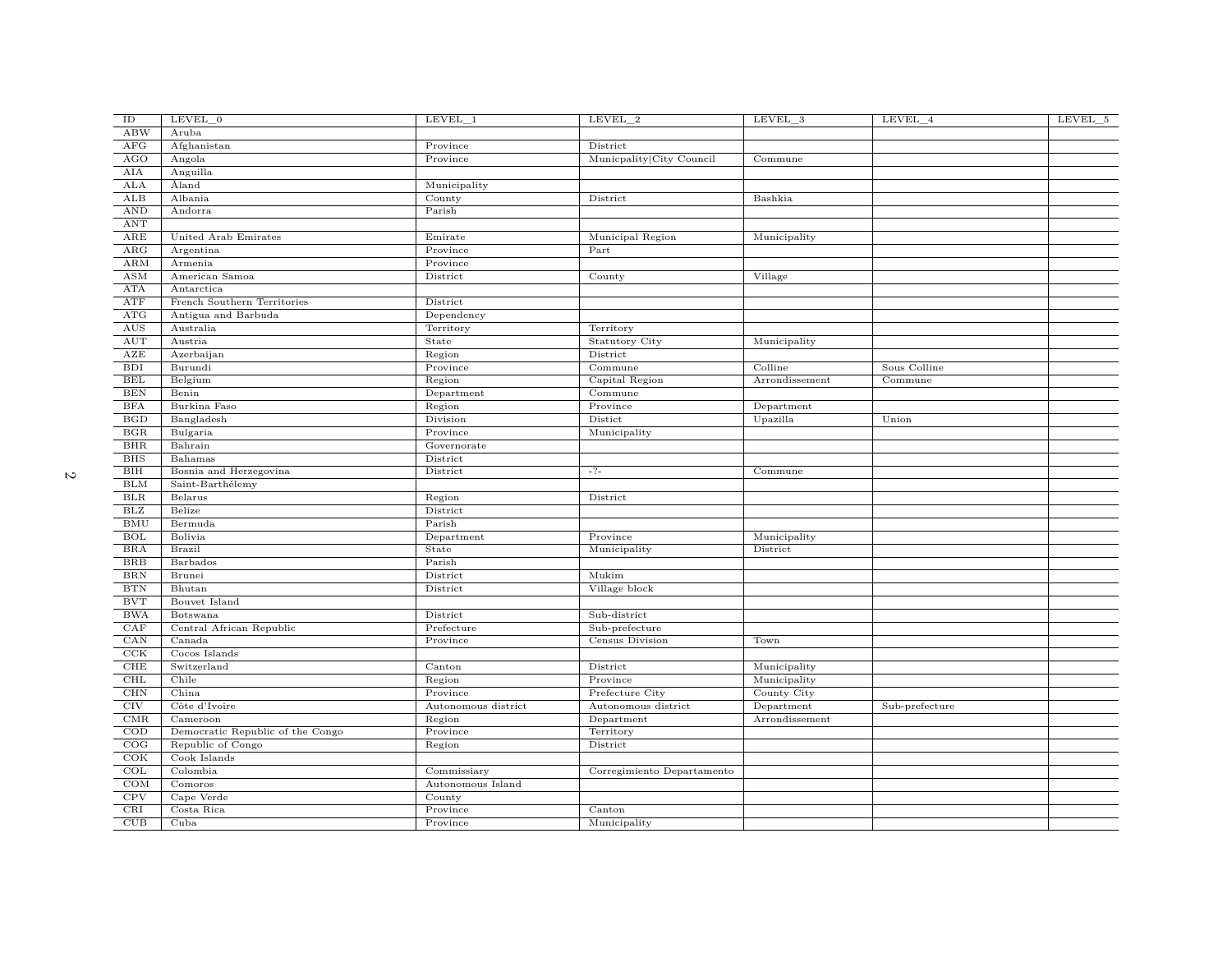| (continued)<br>ID | LEVEL_0                           | LEVEL 1                      | $LEVEL_2$            | LEVEL_3              | LEVEL_4      | LEVEL_5 |
|-------------------|-----------------------------------|------------------------------|----------------------|----------------------|--------------|---------|
| CXR               | Christmas Island                  |                              |                      |                      |              |         |
| $_{\rm CYM}$      | Cayman Islands                    | District                     |                      |                      |              |         |
| CYP               | Cyprus                            | District                     |                      |                      |              |         |
| CZE               | Czech Republic                    | Region                       | District             |                      |              |         |
| DEU               | Germany                           | State                        | District             | Municipality         | Town         |         |
| DJI               | Djibouti                          | Region                       | District             |                      |              |         |
| <b>DMA</b>        | Dominica                          | Parish                       |                      |                      |              |         |
| <b>DNK</b>        | Denmark                           | Region                       | Municipality         |                      |              |         |
| <b>DOM</b>        | Dominican Republic                | Province                     | Municipality         |                      |              |         |
| <b>DZA</b>        | Algeria                           | Province                     | Chef-Lieu-Wilaya     |                      |              |         |
| ECU               |                                   | Province                     | Canton               | Cantonal Head        |              |         |
| EGY               | Ecuador                           | Governorate                  | Subdivision          |                      |              |         |
| ERI               | Egypt                             |                              |                      |                      |              |         |
|                   | Eritrea                           | Region                       | District             |                      |              |         |
| <b>ESH</b>        | Western Sahara                    | Province                     |                      |                      |              |         |
| <b>ESP</b>        | Spain                             | Autonomous Community         | Province             | Comarca              | Municipality |         |
| <b>EST</b>        | Estonia                           | County                       | Parish               | Town                 |              |         |
| <b>ETH</b>        | Ethiopia                          | City                         | Zone                 | District             |              |         |
| ${\rm FIN}$       | Finland                           | Province                     | Region               | Sub-Region           | Municipality |         |
| FJI               | Fiji                              | Division                     | Province             |                      |              |         |
| ${\rm FLK}$       | Falkland Islands                  |                              |                      |                      |              |         |
| FRA               | France                            | Region                       | Department           | Districts            | Cantons      | Commune |
| <b>FRO</b>        | Faroe Islands                     | Region                       | Commune              |                      |              |         |
| FSM               | Micronesia                        | State                        |                      |                      |              |         |
| GAB               | Gabon                             | Province                     | Department           |                      |              |         |
| <b>GBR</b>        | United Kingdom                    | Kingdom                      | Metropolitan Borough | Metropolitan borough |              |         |
| GEO               | Georgia                           | Autonomous Republic          | District             |                      |              |         |
| GGY               | Guernsey                          | Parish                       |                      |                      |              |         |
| GHA               | Ghana                             | Region                       | District             |                      |              |         |
| <b>GIB</b>        | Gibraltar                         |                              |                      |                      |              |         |
| $\rm GIN$         | Guinea                            | Region                       | Prefecture           | Sub-prefecture       |              |         |
| GLP               | Guadeloupe                        | District                     | Commune              |                      |              |         |
| GMB               | Gambia                            | Independent City             | District             |                      |              |         |
| GNB               | Guinea-Bissau                     | Region                       | Sector               |                      |              |         |
| GNQ               | Equatorial Guinea                 | Province                     | Districts Municipals |                      |              |         |
| GRC               | Greece                            | Decentralized administration | Region               | Municipality         |              |         |
| GRD               | Grenada                           | Dependency                   |                      |                      |              |         |
| GRL               | Greenland                         | Commune                      |                      |                      |              |         |
| GTM               | Guatemala                         | Department                   | Municipality         |                      |              |         |
| <b>GUF</b>        | French Guiana                     | Arrondissement               | Commune              |                      |              |         |
| GUM               | Guam                              | Municipality                 |                      |                      |              |         |
| GUY               | Guyana                            | Region                       | Not Classified       |                      |              |         |
| <b>HKG</b>        | Hong Kong                         | District                     |                      |                      |              |         |
| HMD               | Heard Island and McDonald Islands |                              |                      |                      |              |         |
| <b>HND</b>        | Honduras                          | Department                   | Municipality         |                      |              |         |
| <b>HRV</b>        | Croatia                           | County                       | $-7-$                |                      |              |         |
| $\rm HTI$         | Haiti                             | Department                   | District             | Commune              | Sub-commune  |         |
| HUN               | Hungary                           | County                       | Subregion            |                      |              |         |
| <b>IDN</b>        | Indonesia                         | Province                     | Regency              | Sub-district         | Village      |         |
| <b>IMN</b>        | Isle of Man                       | $-2-$                        | $-? -$               |                      |              |         |
| IND               | India                             | Union Territory              | District             | Taluk                |              |         |
| <b>IOT</b>        | British Indian Ocean Territory    |                              |                      |                      |              |         |
| $\rm IRL$         | Ireland                           | County                       |                      |                      |              |         |
| <b>IRN</b>        | Iran                              | Province                     | County               |                      |              |         |
|                   |                                   |                              |                      |                      |              |         |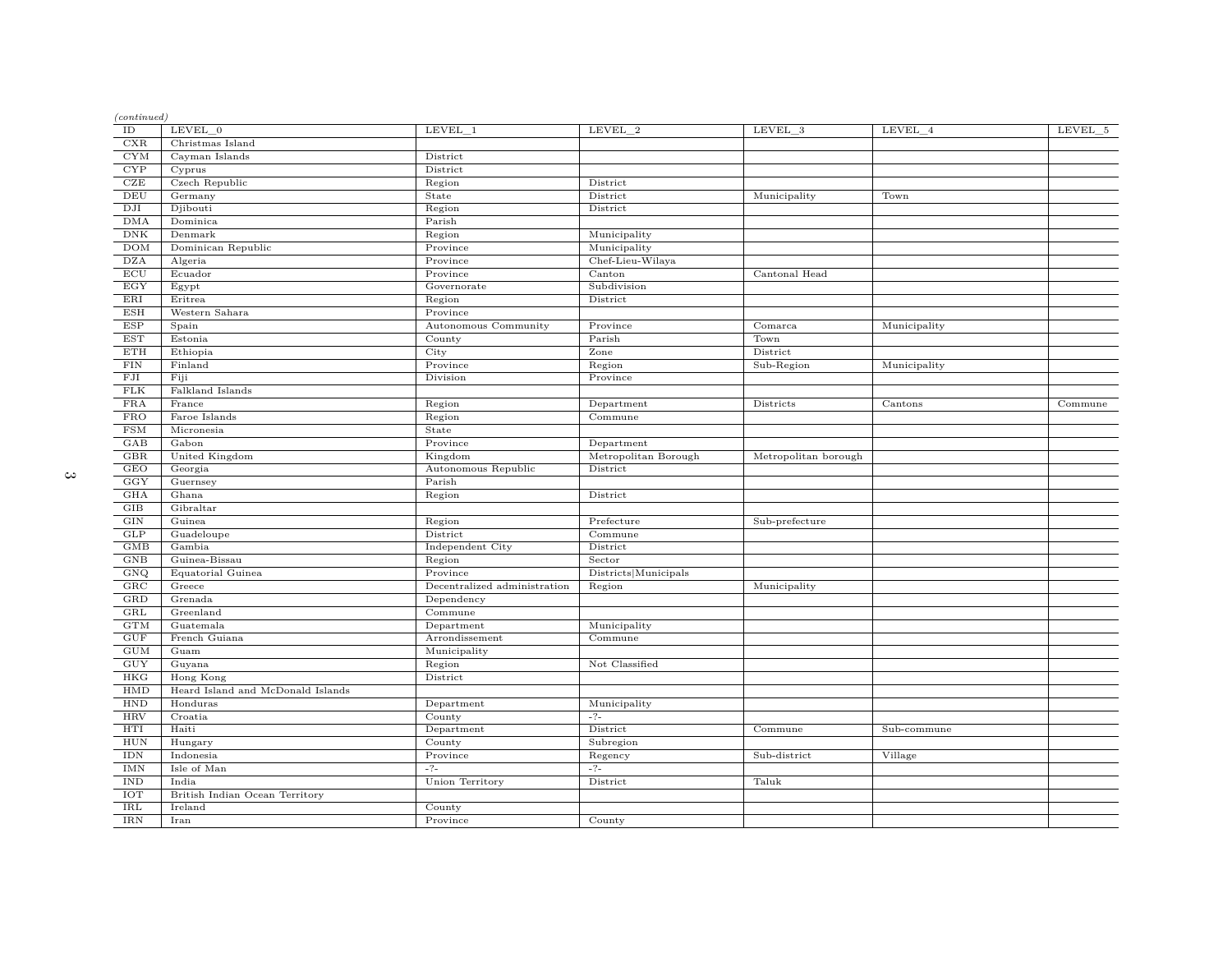| (continued)             |                          |                     |                       |                  |                           |           |
|-------------------------|--------------------------|---------------------|-----------------------|------------------|---------------------------|-----------|
| ID                      | LEVEL_0                  | LEVEL_1             | $LEVEL_2$             | LEVEL_3          | LEVEL_4                   | $LEVEL_5$ |
| IRQ                     | Iraq                     | Province            | $-?-$                 |                  |                           |           |
| ISL                     | Iceland                  | Region              | Municipality          |                  |                           |           |
| <b>ISR</b>              | Israel                   | District            |                       |                  |                           |           |
| <b>ITA</b>              | Italy                    | Region              | Province              | Commune          |                           |           |
| <b>JAM</b>              | Jamaica                  | Parish              |                       |                  |                           |           |
| <b>JEY</b>              | Jersey                   | Parish              |                       |                  |                           |           |
| JOR                     | Jordan                   | Province            | Sub-Province          |                  |                           |           |
| <b>JPN</b>              | Japan                    | Prefecture          | Town                  |                  |                           |           |
| <b>KAZ</b>              | Kazakhstan               | Region              | District              |                  |                           |           |
| <b>KEN</b>              | Kenya                    | County              | Constituency          | Ward             |                           |           |
| KGZ                     | Kyrgyzstan               | Province            | District              |                  |                           |           |
| <b>KHM</b>              | Cambodia                 | Province            | District              | Commune          | Village                   |           |
| KIR                     | Kiribati                 |                     |                       |                  |                           |           |
| <b>KNA</b>              | Saint Kitts and Nevis    | Parish              |                       |                  |                           |           |
| KOR                     | South Korea              | Metropolitan City   | District              |                  |                           |           |
| $\overline{\text{KWT}}$ | Kuwait                   | Province            |                       |                  |                           |           |
| LAO                     | Laos                     | Province            | District              |                  |                           |           |
| LBN                     | Lebanon                  | Governorate         | District              | Municipality     |                           |           |
| <b>LBR</b>              | Liberia                  | County              | District              | Clan             |                           |           |
| LBY                     | Libya                    | District            |                       |                  |                           |           |
| LCA                     | Saint Lucia              | Quarter             |                       |                  |                           |           |
| <b>LIE</b>              | Liechtenstein            | Commune             |                       |                  |                           |           |
| <b>LKA</b>              | Sri Lanka                | District            | Division              |                  |                           |           |
| LSO                     | Lesotho                  | District            |                       |                  |                           |           |
| LTU                     | Lithuania                | County              | District Municipality |                  |                           |           |
| <b>LUX</b>              | Luxembourg               | District            | Canton                | Commune          | Commune (same as level 3) |           |
| <b>LVA</b>              | Latvia                   | Province            | District              |                  |                           |           |
| MAC                     | Macao                    | District            | Parish                |                  |                           |           |
| MAF                     | Saint-Martin             |                     |                       |                  |                           |           |
| MAR                     | Morocco                  | Region              | Province              | District         | Rural Commune             |           |
| MCO                     | Monaco                   |                     |                       |                  |                           |           |
| <b>MDA</b>              | Moldova                  | District            |                       |                  |                           |           |
| MDG                     | Madagascar               | Autonomous Province | Region                | District         | Commune                   |           |
| MDV                     | Maldives                 |                     |                       |                  |                           |           |
| MEX                     | Mexico                   | State               | Municipality          |                  |                           |           |
| MHL                     | Marshall Islands         |                     |                       |                  |                           |           |
| MKD                     | Macedonia                | Municipality        |                       |                  |                           |           |
| MLI                     | Mali                     | District            | Circle                | Arrondissement   | Commune                   |           |
| MLT                     | Malta                    | Region              | Local council         |                  |                           |           |
| MMR                     | Myanmar                  | Division            | District              | Village Township |                           |           |
| MNE                     | Montenegro               | Municipality        |                       |                  |                           |           |
| MNG                     | Mongolia                 | Province            | Sum                   |                  |                           |           |
| MNP                     | Northern Mariana Islands | Municipality        |                       |                  |                           |           |
| MOZ                     | Mozambique               | Province            | District              | Locality         |                           |           |
| MRT                     | Mauritania               | Region              | Department            |                  |                           |           |
| MSR                     | Montserrat               | Parish              |                       |                  |                           |           |
| MTQ                     | Martinique               | Arrondissement      | Commune               |                  |                           |           |
| <b>MUS</b>              | Mauritius                | Region              |                       |                  |                           |           |
| $M\overline{W}$         | Malawi                   | District            | Town                  | Unknown          |                           |           |
| <b>MYS</b>              | Malaysia                 | State               | District              |                  |                           |           |
| <b>MYT</b>              | Mayotte                  | Commune             |                       |                  |                           |           |
| NAM                     | Namibia                  | Region              | Constituency          |                  |                           |           |
| $\rm NCL$               | New Caledonia            | Province            | Commune               |                  |                           |           |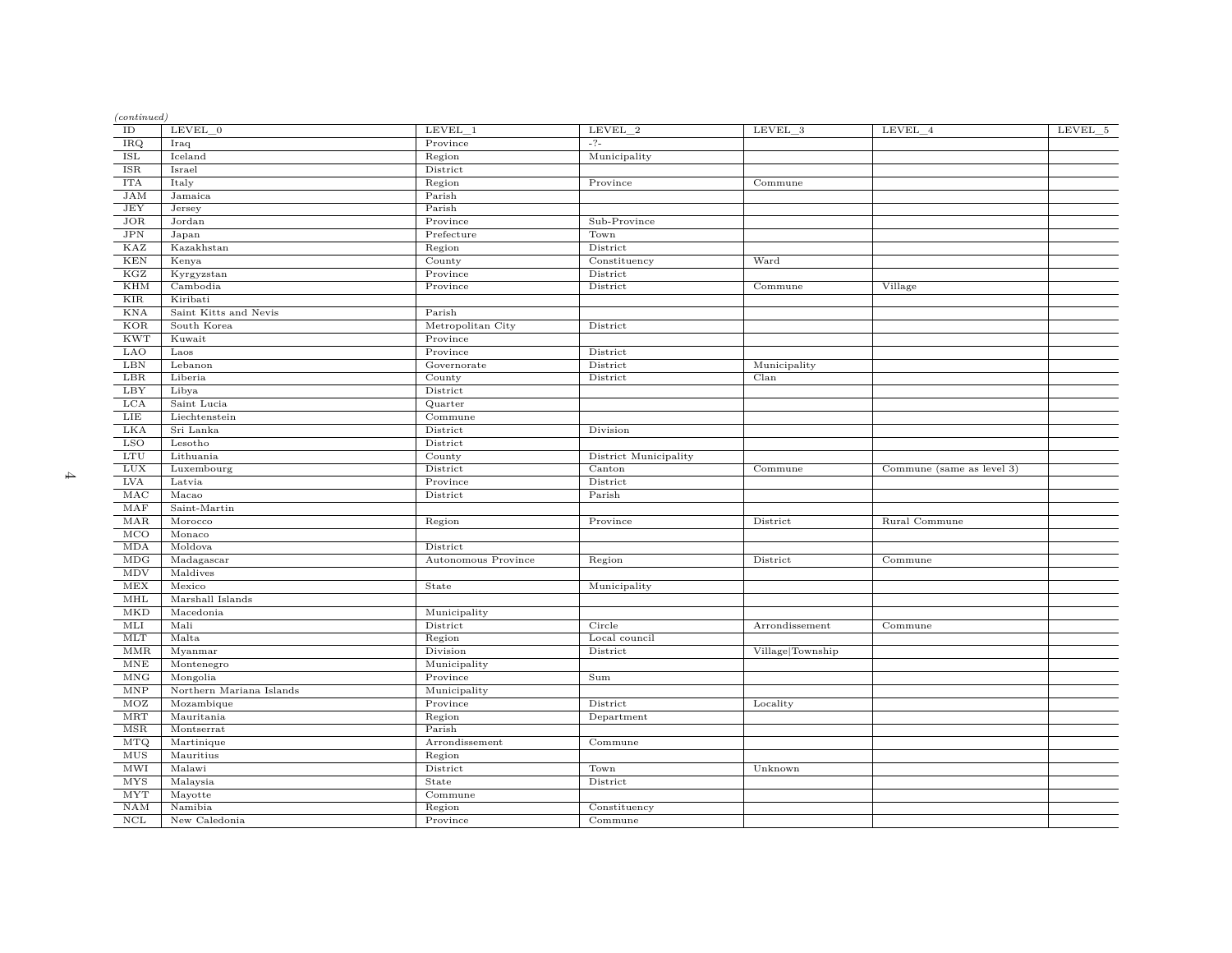| (continued)<br>$\rm ID$   | LEVEL 0                                      | LEVEL 1                     | LEVEL 2              | LEVEL_3              | LEVEL_4                       | LEVEL_5 |
|---------------------------|----------------------------------------------|-----------------------------|----------------------|----------------------|-------------------------------|---------|
| $_{\rm NER}$              | Niger                                        | Department                  | Arrondissement       | Commune              |                               |         |
| NFK                       | Norfolk Island                               |                             |                      |                      |                               |         |
| NGA                       | Nigeria                                      | State                       | Local Authority      |                      |                               |         |
| NIC                       | Nicaragua                                    | Autonomous Region           | Municipality         |                      |                               |         |
| <b>NIU</b>                | Niue                                         |                             |                      |                      |                               |         |
| NLD                       | Netherlands                                  | Province                    | Municipality         |                      |                               |         |
| <b>NOR</b>                | Norway                                       | County                      | Municipality         |                      |                               |         |
| NPL                       | Nepal                                        | Development Region          | Administrative Zone  | District             | Village development committee |         |
| NRU                       | Nauru                                        | District                    |                      |                      |                               |         |
| ${\rm NZL}$               | New Zealand                                  |                             | District             |                      |                               |         |
| <b>OMN</b>                | Oman                                         | Region                      |                      |                      |                               |         |
| PAK                       |                                              | Region                      | Province             |                      |                               |         |
|                           | Pakistan                                     | Centrally Administered Area | Division             | District             |                               |         |
| PAN                       | Panama                                       | Province                    | District             | Municipality         |                               |         |
| PCN                       | Pitcairn Islands                             |                             |                      |                      |                               |         |
| PER                       | Peru                                         | Region                      | Province             | District             |                               |         |
| PHL                       | Philippines                                  | Province                    | Municipality         | Village              |                               |         |
| <b>PLW</b>                | Palau                                        | State                       |                      |                      |                               |         |
| PNG                       | Papua New Guinea                             | Autonomous Region           | District             |                      |                               |         |
| POL                       | Poland                                       | Province Voivodeship        | County               | Municipality (urban) |                               |         |
| PRI                       | Puerto Rico                                  | Municipality                |                      |                      |                               |         |
| PRK                       | North Korea                                  | Province                    | County               |                      |                               |         |
| $\overline{\mathrm{PRT}}$ | Portugal                                     | District                    | Municipality         | Parish               |                               |         |
| PRY                       | Paraguay                                     | Department                  | District             |                      |                               |         |
| $_{\rm PSE}$              | Palestina                                    | District                    | Governorate          |                      |                               |         |
| PYF                       | French Polynesia                             | Administrative subdivisions |                      |                      |                               |         |
| QAT                       | Qatar                                        | Municipality                |                      |                      |                               |         |
| REU                       | Reunion                                      | Arrondissement              | Commune              |                      |                               |         |
| ROU                       | Romania                                      | County                      | Commune              |                      |                               |         |
| <b>RUS</b>                | Russia                                       | Republic                    | District             | $-? -$               |                               |         |
| <b>RWA</b>                | Rwanda                                       | Province                    | District             | Sector               | Cell                          | Village |
| SAU                       | Saudi Arabia                                 | Region                      |                      |                      |                               |         |
| SDN                       | Sudan                                        | State                       | District             | Unknown              |                               |         |
| <b>SEN</b>                | Senegal                                      | Region                      | Department           | Arrondissement       | Commune                       |         |
| SGP                       | Singapore                                    | Region                      |                      |                      |                               |         |
| SGS                       | South Georgia and the South Sandwich Islands |                             |                      |                      |                               |         |
| <b>SHN</b>                | Saint Helena                                 | Administrative Area         | Administrative Area  |                      |                               |         |
| SIM                       | Svalbard and Jan Mayen                       | Territory                   |                      |                      |                               |         |
| SLB                       | Solomon Islands                              | Province                    | Ward                 |                      |                               |         |
| ${\rm SLE}$               | Sierra Leone                                 | Province                    | District             | Chiefdom             |                               |         |
| <b>SLV</b>                | El Salvador                                  | Department                  | Municipality         |                      |                               |         |
| SMR                       | San Marino                                   | Municipality                |                      |                      |                               |         |
| SOM                       | Somalia                                      | Region                      | District             |                      |                               |         |
| <b>SPM</b>                | Saint Pierre and Miquelon                    | Commune                     |                      |                      |                               |         |
| <b>SRB</b>                | Serbia                                       | District                    | Town   Municipal     |                      |                               |         |
| STP                       | São Tomé and Príncipe                        | Municipality                | $-7-$                |                      |                               |         |
| <b>SUR</b>                | Suriname                                     | District                    | Ressort              |                      |                               |         |
| <b>SVK</b>                | Slovakia                                     | Region                      | District             |                      |                               |         |
| <b>SVN</b>                | Slovenia                                     | <b>Statistical Region</b>   | Commune Municipality |                      |                               |         |
| ${\rm SWE}$               | Sweden                                       | County                      | Municipality         |                      |                               |         |
| SWZ                       | Swaziland                                    | District                    | Constituency         |                      |                               |         |
| $\overline{\text{SYC}}$   | Seychelles                                   | District                    |                      |                      |                               |         |
| <b>SYR</b>                | Syria                                        | Province                    | District             |                      |                               |         |
| <b>TCA</b>                | Turks and Caicos Islands                     | District                    |                      |                      |                               |         |
|                           |                                              |                             |                      |                      |                               |         |